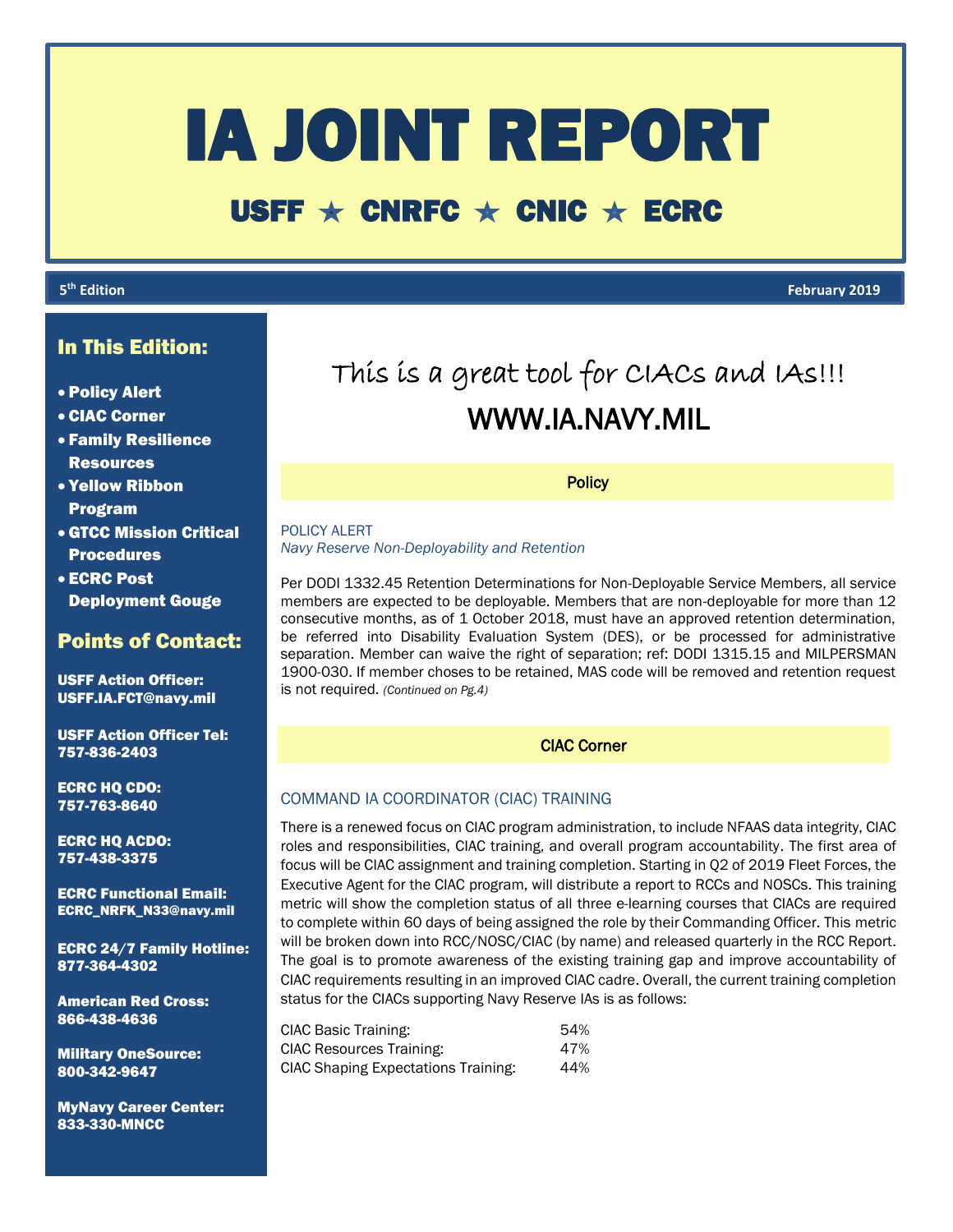## Sources of Information:

www.ia.navy.mil

www.ecrc.navy.mil

www.cnic.navy.mil

www.dha.navy.mil

www.redcross.org

www.yellowribbonevents.org

www.public.navy.mil/bupers-npc *Career Info > Augmentation > IA Guidance*

## Pre-Deployment

## HELPING NAVY FAMILIES PREPARE FOR A RESILIENT DEPLOYMENT

So, how do you strengthen your deployment resilience? Preparation. The first step in preparing yourself to be resilient and successful through a deployment is to know where to go for information about resiliency and deployment support. A great starting point for that is your local Fleet and Family support center. Fleet and Family Support Center can help prepare you and your family for deployment with the following tools:

## *Individual Deployment Support Specialists (IDSS)*

IDSSs are personal deployment coaches to assist you and your family with resources, support, and referral services throughout the IA deployment cycle.

#### *The Deployment Support and IA Family Handbook*

You can download the handbooks at the link below, or you can visit your local FFSC and discuss its contents and techniques for pre-deployment preparation, deployment support services, the emotional cycles of deployment, and reintegration tips. You can also get great information on how to assist children with strengthening their own resilience throughout a deployment.

*http://www.public.navy.mil/necc/Documents/DeploymentSupportHandbook\_2015.pdf* 

*http://www.public.navy.mil/ia/Documents/IA\_Family\_Handbook.pdf* 

#### *Deployment Support Courses*

Your local FFSC offers courses (in person and online through Live Well Resiliency Webinars) for deployment preparation, dealing with children and deployment, couples and deployment, reintegration techniques and so much more! It's a great way to connect with others going through a deployment and learn valuable skills for successfully navigating a deployment by sharing deployment experiences.

To find your local FFSC you can visit: *https://www.cnic.navy.mil/* Select Region>Installation> Fleet and Family Readiness.

## WHAT ARE YELLOW RIBBON TRAINING EVENTS?

Members of the Navy Reserve and their families/designated representatives who have executed or been identified for mobilization are eligible to attend Yellow Ribbon training events primarily Deployment Readiness Training (DRTs) and Returning Warrior Workshops (RWWs).

#### *Deployment Readiness Training (DRT)*

DRTs are mandatory events for all Navy Reserve Sailors who have been notified of mobilization via NSIPS and have not attended a pre-deployment event within the preceding 18 calendar months of their RC1 date. DRT is a single day, in person training event that consist of a minimum of six hours of instruction. This event will provide IAs with a better understanding of all the available support programs and what to expect in each phase of deployment. DRT will show how deployment phases are inter-connected and will address issues in a proactive manner to help build resilience and knowledge. Family members, designated representatives, and children of the IA member are invited to attend.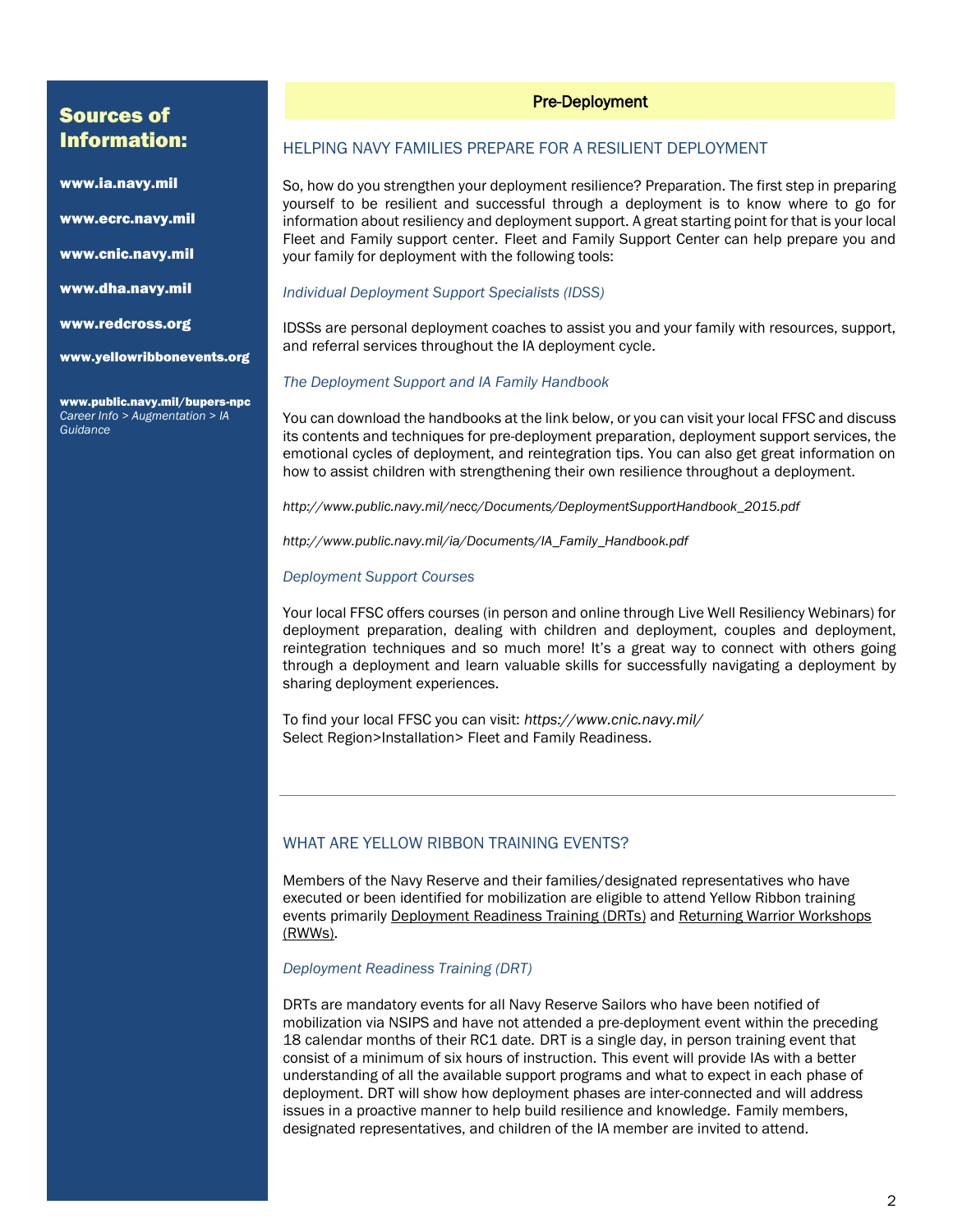## Sources of Information:

www.ia.navy.mil

www.ecrc.navy.mil

www.cnic.navy.mil

www.redcross.org

www.yellowribbonevents.org

www.public.navy.mil/bupers-npc *Career Info > Augmentation > IA Guidance*

#### *Returning Warrior Workshops (RWW)*

RWW is the signature reintegration event of the Navy Reserves and celebrates both the service of the member and the support of their designated representatives. RWW provides a safe, relaxed atmosphere in which to identify and address potential issues that may arise during post deployment reintegration. This event recognizes the sacrifice and service of Individual Augmentees, educates them about the myriad of resources available and facilitates relationship growth throughout the reintegration process. All FY-19 Yellow Ribbon events are posted on the DoD Yellow Ribbon Events website *www.yellowribbonevents.org* 

## Train and Equip / Boots On Ground

## GTCC DELINQUENCY - MISSION CRITICAL STATUS (MC)

Mission critical travel is defined as travel performed by DOD personnel under official orders and performing duties that, through no fault of their own, prevent the traveler from filing interim travel vouchers or making partial payments to their GTCC bill. Requirements to file for MC:

- Sailor must be 30 days delinquent on bill; but not more than 60 days delinquent
- Sailor must submit substantiating documents:
	- MOB Orders
	- Maintenance Request Form (APC provides this)
	- TOPS screen shot or copies of submitted vouchers
- Sailor must request MC status via APC at NOSC (RC) or Parent Command (AC)
- Sailor must pay outstanding balance within 45 days of removal from MC status

During Mission Critical status your card/account will not be reported as delinquent and suspended or shut off. Also, no late fees will be charged. Extension requests to MC status are allowed but not authorized over 120 days at a time.

## BEST PRACTICES WITH GTCC

- During IAs, the sailor's GTCC account should not be gained by the supported command. If they are, they can no longer be seen by RESFOR and cannot be processed for mission critical status - Create a personal log of all Travel Claims submitted to include Date/CPPA processing claim/TOPS number.

## Post Deployment

## COMMON POST DEPLOYMENT MISCONCEPTIONS OR QUESTIONS

## *Can I plan my homecoming based on the End of Mission Date in my Mobilization Orders?*

There are two sets of orders provided during your mobilization. The first set is your mobilization orders which provide you an End of Mission (EOM) date. That date is an estimate of when you will check out of your ULTDUSTA (mission necessity can require you to stay up to two weeks beyond this date). The second set of orders is your demobilization orders. Demobilization/Redeployment takes place after the EOM date – the final ECRC I-stop is written for 28 days in most demobilization orders. While the standard process takes 1-2 weeks, it can be up to 4 weeks due to unforeseen circumstances (travel delays, higher than normal customer base, labor shortfalls in required ancillary services, etc.), and even longer for medical issues. Be prepared for white space and use that time to best prepare yourself for the next step in your life. Properly set expectations with your family and/or your employer – don't promise to be back to work or take a family vacation within a few days of return. ECRC will do everything within our control to properly complete all necessary requirements as quickly as possible. Reserve redeployers are also encouraged to coordinate with their NOSC/NRA as they will be flown there upon completion of ECRC processing. If you have a circumstance that may affect your redeployment, please contact: